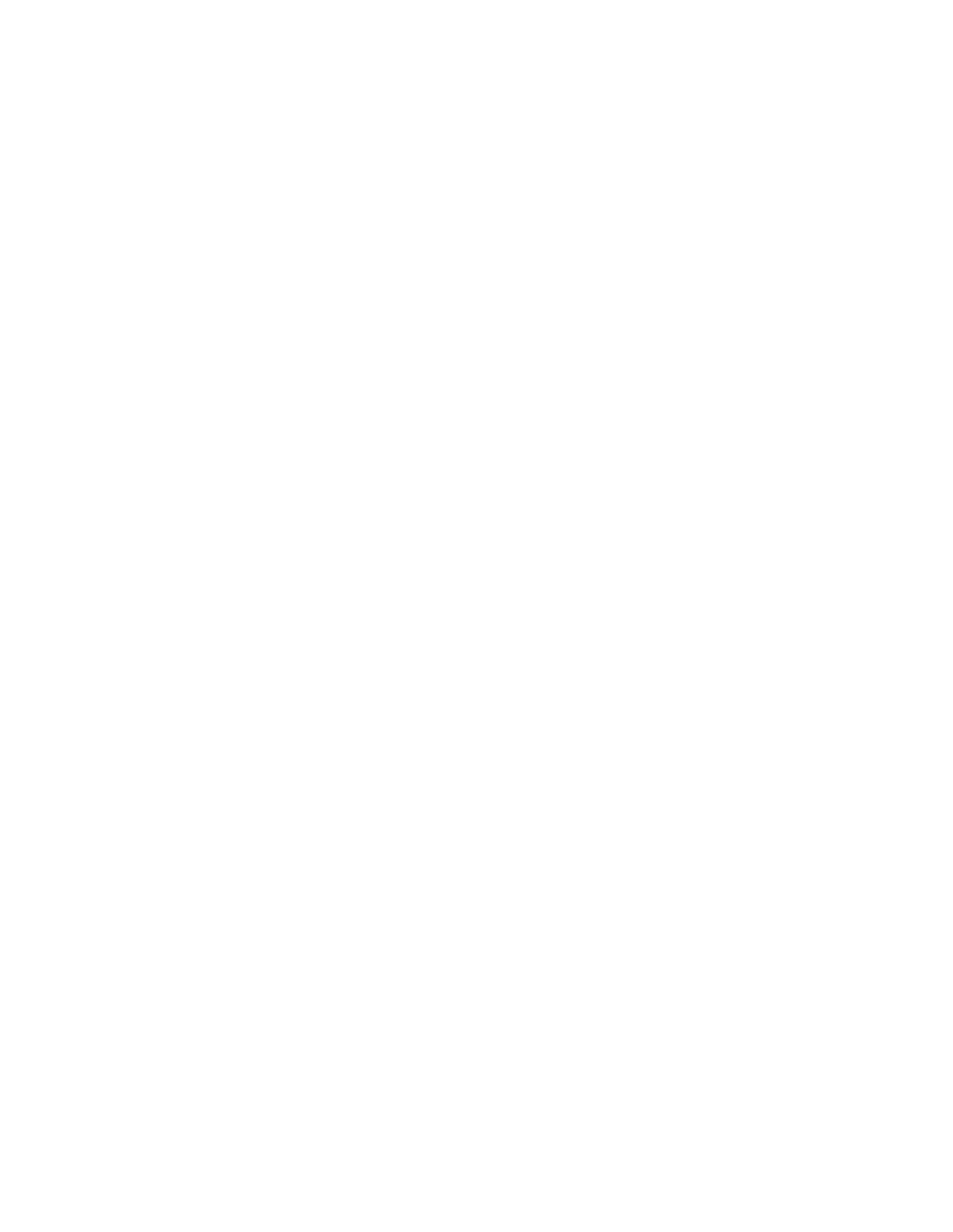

## **CITY OF SANTA BARBARA Santa Barbara Public Library**

# **Laptop Lending Policy**

The Santa Barbara Public Library has laptops available for use inside the Library and for external checkout outside the Library for users of all ages. It is not required, but recommended that laptop borrowers under the age of 18 be supervised by a parent or guardian. Laptops for external checkout must be placed on hold and can then be checked out for use outside the library for a 7day loan period. Availability of both are on a first come, first service basis. . Use of the laptops indicates agreement to the terms of the Laptop Lending Policy.

### **Eligibility**

The borrower must have a valid full membership Library card in good standing. To check out a laptop, the borrower must present their Library card or a valid photo ID to library staff.

### **Guidelines**

- 1. Borrowers may check out only one laptop at a time.
- 2. Laptops can be checked out for 7 days for external checkout or a maximum of 2 hours for inside the Library use. . Those times may be extended if no other patrons are waiting to use a laptop.
- 3. Laptop lending for use inside the Library will end 1 hour before the Library closes. All laptops must be returned no later than 30 minutes before closing.
- 4. Laptops must be returned to a library staff member in person. Do not return the laptop to a book drop, self-return machine, or leave them on tables or counter tops or on tables outside the library for return. Borrowers should be prepared for a brief wait while staff verifies that all items have been returned in working condition.
- 5. A patron's privilege to check out a laptop may be suspended if the patron fails to return loaned equipment on time. Laptops not returned by the Library's closing time (for use inside the Library) or to the Library within two days of their due date if checked out externally will be considered lost. Under no circumstances should a borrower leave a laptop unattended when checked out. The Library is not responsible for a lost or stolen laptop once in the borrower's possession.

### **Equipment**

Each laptop is equipped with built-in WiFi. Some may be checked out with Hotspots depending on availability. Use of laptops does not require an access code. No additional software may be installed or downloaded to a laptop.

**Usage**